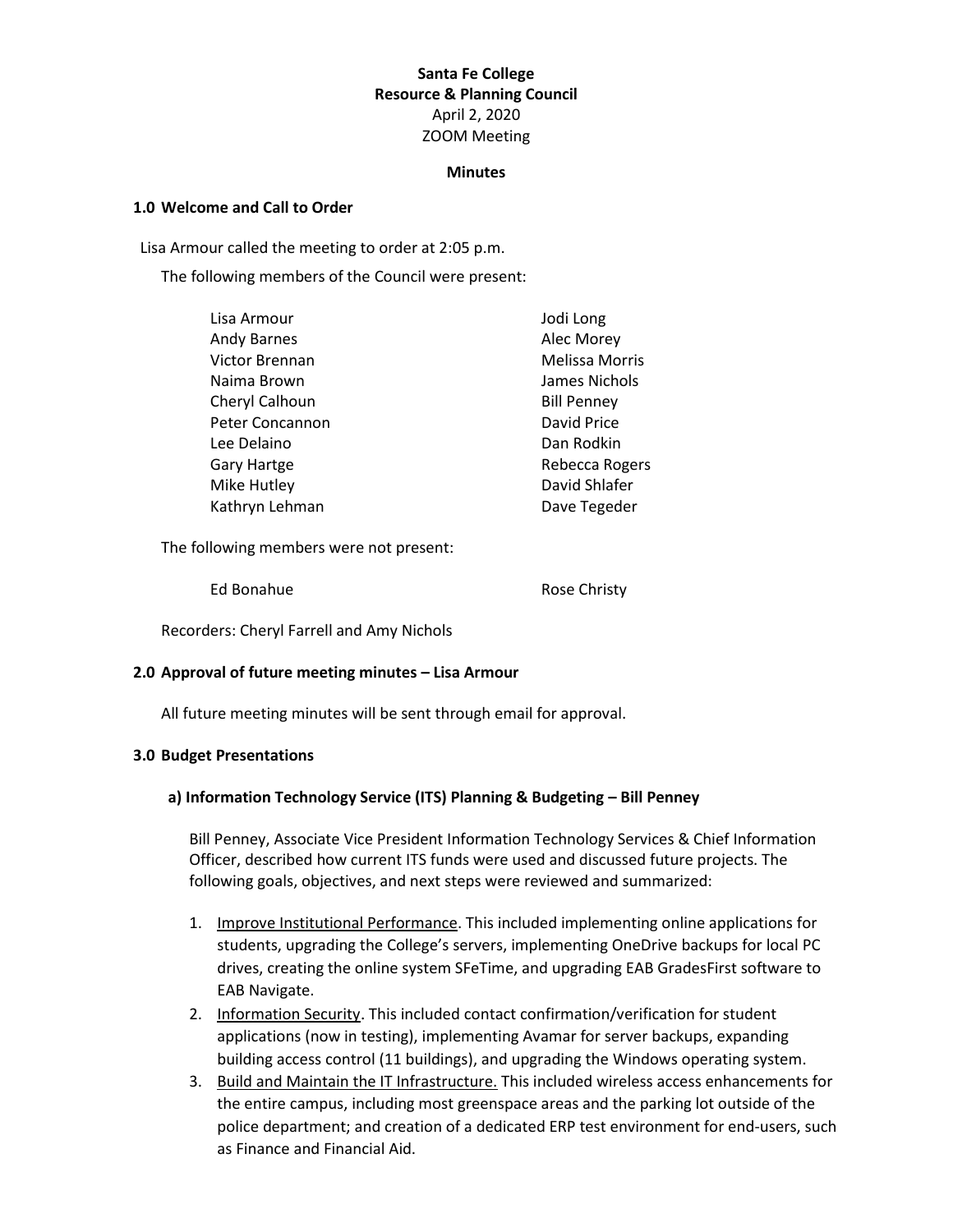- 4. Driving Innovation in Teaching and Learning. Approximately 1600 Virtual Desktop Infrastructure (VDI) lab computers will be running by next spring semester. The goal is for students to access software from any desktop on campus. There were 300 Testing Center Lab computers upgraded over spring break. The online Academic Plan is in development and projected for a fall rollout. The SF Learning Commons features updated technology for student use.
- 5. Next Steps and Questions. The Blount Campus will be a large part of ITS' focus over the next fiscal year. A new data center will be housed there both to improve service and to provide data redundancy for the College across two geographic locations.

# **b) The Learning Commons – Lee Delaino**

Lee Delaino, Director of the Learning Commons, described progress associated with the Commons.

#### ▪ **Full-time staffing**

The Learning Commons how has three full time staff members in addition to the Director.

**EXECT** Mission – The LC is designed to support the academic achievement of every student by engaging students, faculty, and staff in collaboration to promote learning, resilience, persistence and academic success.



#### ▪ **Learning Commons Alignment with the College's Strategic Plan**

- **Growth of service highlights:**
- $\triangleright$  Tutor training: began in full Summer B 2019.
- $\triangleright$  Expansion of hours: Added Sunday hours. Completion of facilities and massive ITS investment
- ➢ Partnerships: MAT1033/MAC1105; ENC1101; A&P (tutoring, models, mock exams)
- ➢ Academic Success Coaching
- **Title III Major Objectives**